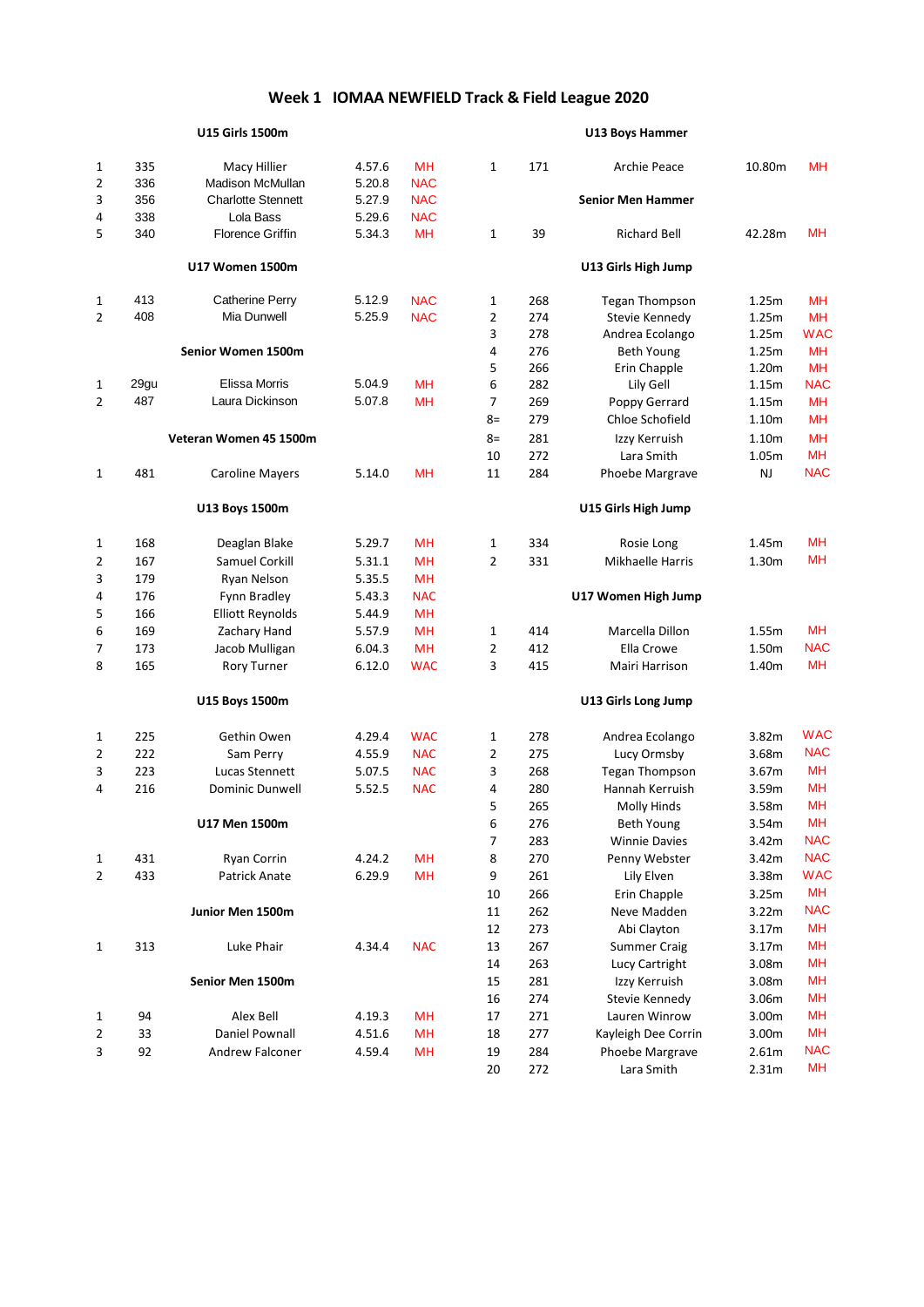#### **Veteran Men 40 1500m**

|                |      |                         |        |            |                     |            | <sub>5</sub>                  |        |            |
|----------------|------|-------------------------|--------|------------|---------------------|------------|-------------------------------|--------|------------|
| $\mathbf{1}$   | 35   | Paul Rodgers            | 4.42.0 | <b>MH</b>  |                     |            |                               |        | MH         |
|                |      |                         |        |            | $\mathbf{1}$        | 334        | Rosie Long                    | 4.33m  | <b>MH</b>  |
|                |      | Veteran Men 50 1500m    |        |            | $\overline{2}$      | 335        | Macy Hillier                  | 4.24m  | <b>NAC</b> |
|                | 34   |                         |        | <b>MH</b>  | 3<br>$\overline{4}$ | 336        | <b>Madison McMullan</b>       | 3.85m  | <b>MH</b>  |
| $\mathbf{1}$   |      | Andy Watson             | 4.57.2 |            | 5                   | 331<br>338 | Mikhaella Harris<br>Lola Bass | 3.68m  | <b>NAC</b> |
|                |      | U17 Women 300m Hurdles  |        |            | 6                   | 341        |                               | 3.65m  | <b>NAC</b> |
|                |      |                         |        |            | $\overline{7}$      | 333        | <b>Molly Phillips</b>         | 3.49m  | <b>MH</b>  |
| $\mathbf 1$    | 411  | Aimee Christian         | 52.1   | <b>MH</b>  |                     |            | Lucy Clarke                   | 3.27m  |            |
|                |      |                         |        |            |                     |            | U17 Women Long Jump           |        |            |
|                |      | Junior Men 400m Hurdles |        |            |                     |            |                               |        |            |
|                |      |                         |        |            | $\mathbf{1}$        | 409        | Keira Gray                    | 4.78m  | <b>MH</b>  |
| 1              | 309  | <b>Craig Martin</b>     | 63.6   | <b>MH</b>  | $\overline{2}$      | 412        | Ella Crowe                    | 4.57m  | <b>NAC</b> |
| $\overline{2}$ | 310  | Kyle Martin             | 65.3   | <b>MH</b>  | 3                   | 411        | Aimee Christian               | 4.49m  | <b>MH</b>  |
|                |      |                         |        |            | 4                   | 414        | Marcie Dillon                 | 4.22m  | <b>MH</b>  |
|                |      | U17 Women 100m          |        |            | 5                   | 415        | Mairi Harrison                | 3.78m  | <b>MH</b>  |
|                |      |                         |        |            | 6                   | 408        | Mia Dunwell                   | 3.72m  | <b>NAC</b> |
| 1              | 409  | Keira Gray              | 13.1   | MH         | 7                   | 410        | Elicia Smith                  | 3.62m  | <b>MH</b>  |
| 2              | 410  | Elicia Smith            | 14.8   | <b>MH</b>  |                     |            |                               |        |            |
|                |      |                         |        |            |                     |            | Senior Women Long Jump        |        |            |
|                |      | Junior Women 100m       |        |            |                     |            |                               |        |            |
|                |      |                         |        |            | $\mathbf{1}$        | 376        | Abbie Quayle                  | 4.65m  | <b>MH</b>  |
| $\mathbf 1$    | 73   | Anna Lashley            | 12.9   | <b>NAC</b> |                     |            |                               |        |            |
| $\overline{2}$ | 74   | <b>Bethany Carriage</b> | 13.3   | <b>NAC</b> |                     |            |                               |        |            |
|                |      |                         |        |            |                     |            | U17 Men Long Jump             |        |            |
|                |      | Senior Women 100m       |        |            |                     |            |                               |        |            |
|                |      |                         |        |            | $\mathbf{1}$        | 427        | Sebastian Sgouraditis         | 6.42m  | MH         |
| $\mathbf 1$    | 485  | <b>Meghan Pilley</b>    | 12.6   | <b>MH</b>  | $\overline{2}$      | 433        | <b>Patrick Amate</b>          | 3.82m  | MH         |
| 2              | 484  | Carolanne Hanley        | 26.5   | <b>NAC</b> | 3                   | 432        | Harley Low                    | 3.64m  | <b>MH</b>  |
|                |      | U17 Men 100m            |        |            |                     |            | <b>U13 Boys Shot Putt</b>     |        |            |
| 1              | 430  | <b>Ben Sinclair</b>     | 11.2   | <b>MH</b>  | $\mathbf{1}$        | 175        | Ollie Eyres                   | 5.37m  | <b>NAC</b> |
| 2              | 428  | Sebastien Sgouraditis   | 11.6   | <b>MH</b>  | $\overline{2}$      | 171        | Archie Peace                  | 4.88m  | <b>MH</b>  |
| 3              | 433  | Patrick Amate           | 15.7   | <b>MH</b>  | 3                   | 169        | Zachary Hand                  | 4.84m  | <b>MH</b>  |
| 4              | 432  | Harley Low              | 16.1   | MH         | 4                   | 174        | Alan Stobart                  | NT     | <b>MH</b>  |
|                |      |                         |        |            |                     |            |                               |        |            |
|                |      | Junior Men 100m         |        |            |                     |            | U15 Boys Shot Putt            |        |            |
| 1              | 316  | George Skidmore         | 11.9   | <b>WAC</b> |                     | 224        | Kazu Senior                   | 7.95m  | <b>NAC</b> |
| $\overline{2}$ | 314  | Jack Perks              | 12.1   | <b>NAC</b> | 2                   | 5.70m      | Samuel Perry                  | 5.70m  | <b>NAC</b> |
|                |      | Senior Men 100m         |        |            |                     |            | <b>U17 Women Discus</b>       |        |            |
| 1              | 95gu | <b>Thomas Riley</b>     | 11.3   | <b>MH</b>  | 1                   | 416        | Tazmin Fayle                  | 33.45m | MH         |
| 2              | 41   | Daniel Clague           | 11.6   | <b>MH</b>  | 2                   | 413        | Catherine Perry               | 21.20m | <b>NAC</b> |
| 3              | 96gu | Chris Stobart           | 11.9   | <b>MH</b>  |                     |            |                               |        |            |
|                |      |                         |        |            |                     |            | <b>Senior Men Discus</b>      |        |            |
|                |      | Veteran Men 55 100m     |        |            |                     |            |                               |        |            |
|                |      |                         |        |            | 1                   | 38         | <b>Brandon Atchison</b>       | 33.55m | <b>MH</b>  |
| 1              | 40   | Neil Vondy              | 13.3   | <b>NAC</b> | $\overline{2}$      | 39         | <b>Richard Bell</b>           | 32.25m | <b>MH</b>  |

# **U15 Girls Long Jump**

| 1              | 334   | Rosie Long               | 4.33m     | MН         |
|----------------|-------|--------------------------|-----------|------------|
| $\overline{2}$ | 335   | Macy Hillier             | 4.24m     | MН         |
| 3              | 336   | Madison McMullan         | 3.85m     | <b>NAC</b> |
| 4              | 331   | Mikhaella Harris         | 3.68m     | MН         |
| 5              | 338   | Lola Bass                | 3.65m     | <b>NAC</b> |
| 6              | 341   | <b>Molly Phillips</b>    | 3.49m     | <b>NAC</b> |
| 7              | 333   | Lucy Clarke              | 3.27m     | <b>MH</b>  |
|                |       | U17 Women Long Jump      |           |            |
| 1              | 409   | Keira Gray               | 4.78m     | MН         |
| 2              | 412   | Ella Crowe               | 4.57m     | <b>NAC</b> |
| 3              | 411   | Aimee Christian          | 4.49m     | MН         |
| 4              | 414   | Marcie Dillon            | 4.22m     | MН         |
| 5              | 415   | Mairi Harrison           | 3.78m     | <b>MH</b>  |
| 6              | 408   | Mia Dunwell              | 3.72m     | <b>NAC</b> |
| 7              | 410   | Elicia Smith             | 3.62m     | <b>MH</b>  |
|                |       | Senior Women Long Jump   |           |            |
| 1              | 376   | Abbie Quayle             | 4.65m     | <b>MH</b>  |
|                |       | U17 Men Long Jump        |           |            |
| 1              | 427   | Sebastian Sgouraditis    | 6.42m     | <b>MH</b>  |
| 2              | 433   | <b>Patrick Amate</b>     | 3.82m     | MН         |
| 3              | 432   | Harley Low               | 3.64m     | <b>MH</b>  |
|                |       | U13 Boys Shot Putt       |           |            |
| 1              | 175   | Ollie Eyres              | 5.37m     | <b>NAC</b> |
| 2              | 171   | <b>Archie Peace</b>      | 4.88m     | MН         |
| 3              | 169   | Zachary Hand             | 4.84m     | <b>MH</b>  |
| 4              | 174   | Alan Stobart             | <b>NT</b> | <b>MH</b>  |
|                |       | U15 Boys Shot Putt       |           |            |
| 1              | 224   | Kazu Senior              | 7.95m     | <b>NAC</b> |
| 2              | 5.70m | Samuel Perry             | 5.70m     | <b>NAC</b> |
|                |       | <b>U17 Women Discus</b>  |           |            |
| 1              | 416   | <b>Tazmin Fayle</b>      | 33.45m    | <b>MH</b>  |
| 2              | 413   | Catherine Perry          | 21.20m    | <b>NAC</b> |
|                |       | <b>Senior Men Discus</b> |           |            |
| 1              | 38    | Brandon Atchison         | 33.55m    | MН         |
|                |       |                          |           |            |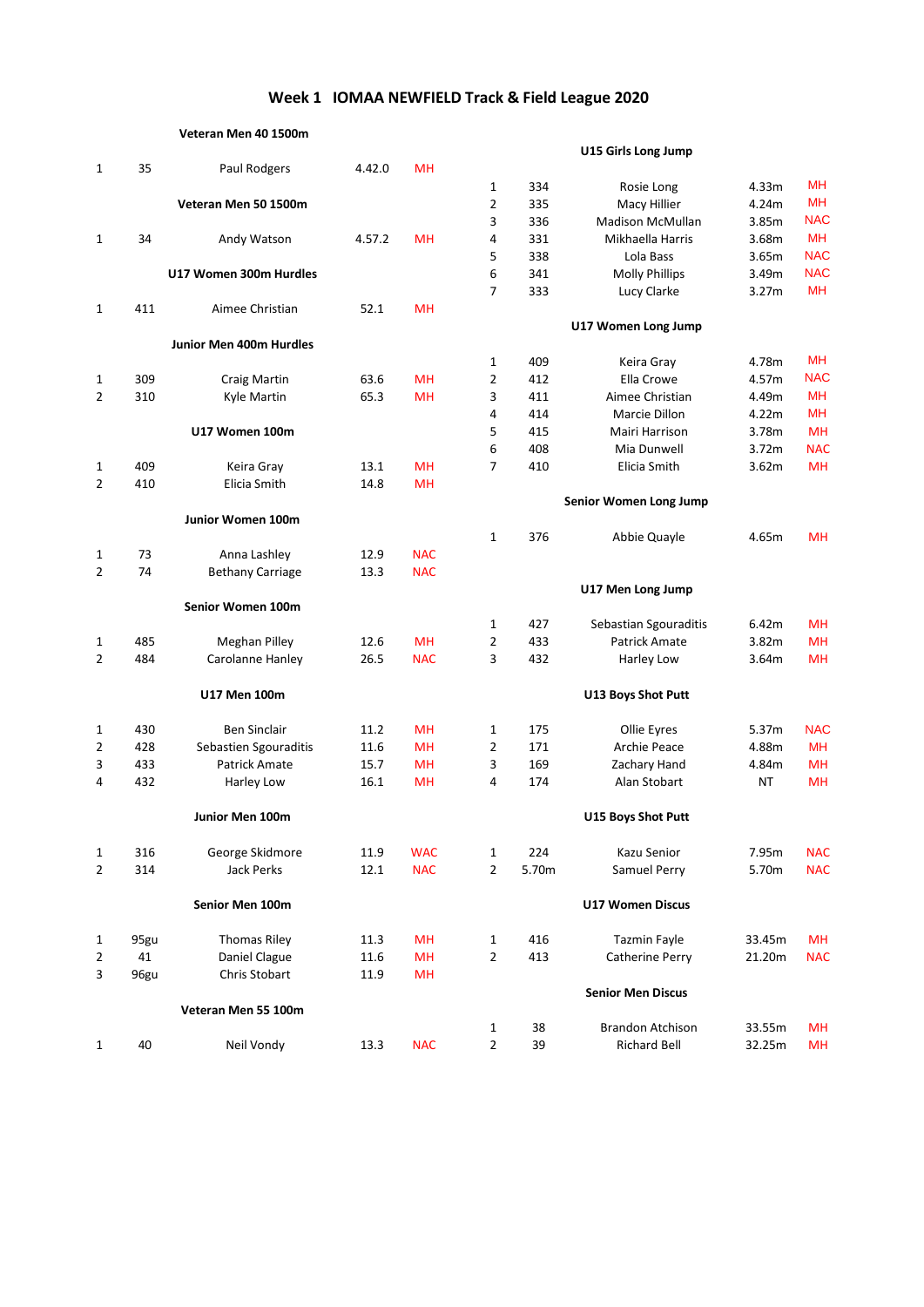## **U13 Girls 100m U13 Boys High Jump**

| 1              | 275        | Lucy Ormsby                        | 14.4         | <b>NAC</b>      | 1              | 175  | Ollie Eyres                | 1.30m     | <b>NAC</b> |
|----------------|------------|------------------------------------|--------------|-----------------|----------------|------|----------------------------|-----------|------------|
| $\overline{2}$ | 278        | Andrea Ecolango                    | 14.5         | <b>WAC</b>      | $\overline{2}$ | 177  | Kurt Greyvenstein          | <b>NJ</b> | <b>MH</b>  |
| 3              | 283        | <b>Winnie Davies</b>               | 14.6         | <b>NAC</b>      | 3              | 178  | Alfie Perks                | <b>NJ</b> | <b>NAC</b> |
| $4=$           | 261        | Lily Elven                         | 15.2         | <b>WAC</b>      |                |      |                            |           |            |
| $4=$           | 266        | Erin Chapple                       | 15.2         | MH              |                |      | U15 Boys High Jump         |           |            |
| $4=$           | 268        | <b>Tegan Thompson</b>              | 15.2         | <b>MH</b>       |                |      |                            |           |            |
| 7              | 280        | Hannah Kerruish                    | 15.3         | <b>MH</b>       | 1              | 219  | Regan Corrin               | 1.60m     | <b>MH</b>  |
| 8              | 274        | Stevie Kennedy                     | 15.5         | <b>MH</b>       |                |      |                            |           |            |
| 9              | 279        | Chloe Schofield                    | 15.6         | MH              |                |      | Junior Men High Jump       |           |            |
| 10             | 270        | Penny Webster                      | 15.9         | <b>NAC</b>      |                |      |                            |           |            |
| 11             | 267        | <b>Summer Craig</b>                | 15.9         | <b>MH</b>       | 1              | 312  | James Margrave             | 1.85m     | <b>NAC</b> |
| 12             | 265        | Molly Hinds                        | 16.0         | MH              |                |      |                            |           |            |
| 13             | 273        | Abi Clayton                        | 16.2         | <b>MH</b>       |                |      | U13 Girls shot Putt        |           |            |
| 14             | 269        | Poppy Gerrard                      | 16.5         | MН              |                |      |                            |           |            |
| 15             | 276        | <b>Beth Young</b>                  | 16.8         | MH              | 1              | 279  | Chloe Schofield            | 6.56m     | MH         |
| 16=            | 284        | Phoebe Margrave                    | 17.4         | <b>NAC</b>      | 2              | 271  | Lauren Winrow              | 6.06m     | MH         |
| 16=            | 262        | Neve Madden                        | 17.4         | <b>NAC</b>      | 3              | 269  | Poppy Gerrard              | 5.68m     | MH         |
| 18             | 272        | Lara Smith                         | 18.0         | <b>MH</b>       | 4              | 282  | Lily Gell                  | 5.42m     | <b>NAC</b> |
|                |            |                                    |              |                 | 5              | 275  | Lucy Ormsby                | 5.27m     | <b>NAC</b> |
|                |            | <b>U15 Boys 100m</b>               |              |                 | 6              | 263  | Lucy Cartright             | 5.05m     | <b>MH</b>  |
|                |            |                                    |              |                 | 7              | 277  | Kayleigh Dee Corrin        | 5.03m     | MH         |
|                | 224        | Kazu Senior                        | 12.4         | <b>NAC</b>      | 8              | 261  | Lily Elven                 |           |            |
| 1              | 225        |                                    |              |                 |                |      |                            | 3.45m     | <b>WAC</b> |
| $\overline{2}$ |            | Gethin Owen                        | 13.2         | <b>WAC</b>      |                |      |                            |           |            |
| 3              | 219<br>220 | Regan Corrin                       | 13.4         | <b>MH</b>       |                |      | U15 Girls shot Putt        |           |            |
| 4              |            | William Forgie                     | 15.1         | <b>NAC</b>      |                |      |                            |           |            |
| 5              | 221        | Corey Callister                    | 15.2         | <b>NAC</b>      | 1              | 98gu | Heidi Gadsby               | 7.91m     | U/A        |
| 6              | 226        | Luke Crowe                         | 15.3         | <b>NAC</b>      | 2              | 335  | Macy Hillier               | 7.30m     | MH         |
| 7              | 216        | <b>Dominic Dunwell</b>             | 15.4         | <b>NAC</b>      | 3              | 333  | Lucy Clarke                | 6.67m     | <b>MH</b>  |
| 8              | 222        | Sam Perry                          | 15.6         | <b>NAC</b>      | 4              | 337  | Orla Goddard               | 6.24m     | <b>NAC</b> |
|                |            |                                    |              |                 | 5              | 341  | <b>Molly Phillips</b>      | 4.28m     | <b>NAC</b> |
|                |            | <b>U15 Girls 100m</b>              |              |                 |                |      | U13 Boys Long Jump         |           |            |
| 1              | 339        | Carla Teece                        | 13.3         | <b>NAC</b>      |                |      |                            |           |            |
| 2              | 334        | Rosie Long                         | 14.1         | <b>MH</b>       | 1              | 179  | Ryan Nelson                | 3.52m     | MH         |
| 3              | 338        | Lola Bass                          | 14.4         | <b>NAC</b>      | 2              | 167  | Samuel Corkill             | 3.46m     | MH         |
| 4              | 336        | <b>Madison McMullan</b>            | 14.9         | <b>NAC</b>      | 3              | 165  | <b>Rory Turner</b>         | 3.35m     | <b>WAC</b> |
| 5              | 331        | Mikhaella Pitao Harris             | 14.9         | MН              | 4              | 166  | <b>Elliott Reynolds</b>    | 2.92m     | MH         |
| 6              | 341        | <b>Molly Phillips</b>              | 15.5         | <b>NAC</b>      | 5              | 177  | Kurt Greyvenstein          | 2.72m     | MH         |
|                |            |                                    |              |                 |                |      |                            |           |            |
|                |            | U13 Boys 100m                      |              |                 |                |      | U15 Boys Long Jump         |           |            |
| $\mathbf{1}$   | 176        | Fyn Bradley                        | 14.6         | <b>NAC</b>      | $\mathbf{1}$   | 219  | Regan Corrin               | 4.79m     | <b>MH</b>  |
| $\overline{2}$ | 179        | Ryan Nelson                        | 15.3         | <b>MH</b>       | $\overline{2}$ | 221  | Corey Callister            | 3.78m     | <b>NAC</b> |
| 3              | 175        | Ollie Eyres                        | 15.4         | <b>NAC</b>      | 3              | 216  | Dominic Dunlop             | 3.71m     | <b>NAC</b> |
| $4=$           | 169        | Zachary Hand                       | 15.7         | <b>MH</b>       | 4              | 226  | Luke Crowe                 | 3.43m     | <b>NAC</b> |
| $4=$           | 174        | Alan Stobart                       | 15.7         | <b>MH</b>       | 5              | 220  | Will Forgie                | 3.15m     | <b>NAC</b> |
| $6=$           | 165        | Rory Turner                        | 16.4         | <b>WAC</b>      |                |      |                            |           |            |
| $6=$           | 167        | Samuel Corkill                     | 16.4         | <b>MH</b>       |                |      | <b>U15 Girls Hammer</b>    |           |            |
| 8              | 177        | Kurt Greyvenstein                  | 16.5         | <b>MH</b>       |                |      |                            |           |            |
| 9              | 166        | <b>Elliott Reynolds</b>            | 16.8         | <b>MH</b>       | $\mathbf{1}$   | 98   | Heidi Gadsby               | 21.82m    | U/A        |
| 10             | 178        | Alfie Perks                        | 17.0         | <b>NAC</b>      | $\overline{2}$ | 337  | Orla Goddard               | 8.47m     | <b>NAC</b> |
| 11             | 171        | Archie Peace                       | 17.4         | <b>MH</b>       |                |      |                            |           |            |
|                |            |                                    |              |                 |                |      | U17 Women Hammer - 4kg     |           |            |
|                |            | U17 Women 300m                     |              |                 |                |      |                            |           |            |
|                |            |                                    |              |                 | $\mathbf{1}$   | 416  | Tazmin Fayle               | 34.44m    | MН         |
| 1              | 409        | Keira Gray                         | 42.0         | <b>MH</b>       |                |      |                            |           |            |
| 2              | 412        | Ella Crowe                         | 45.9         | <b>NAC</b>      |                |      | <b>Senior Women Hammer</b> |           |            |
| 3              | 413        | Catherine Perry                    | 46.1         | <b>NAC</b>      |                |      |                            |           | <b>MH</b>  |
| 4              | 414<br>411 | Marcella Dillon<br>Aimee Christian | 46.5<br>48.6 | MH<br><b>MH</b> | $\mathbf{1}$   | 486  | Alice Bell                 | 38.35m    |            |
| 5<br>6         | 408        | Mia Dunwell                        | 49.7         | <b>NAC</b>      |                |      |                            |           |            |
|                |            |                                    |              |                 |                |      |                            |           |            |